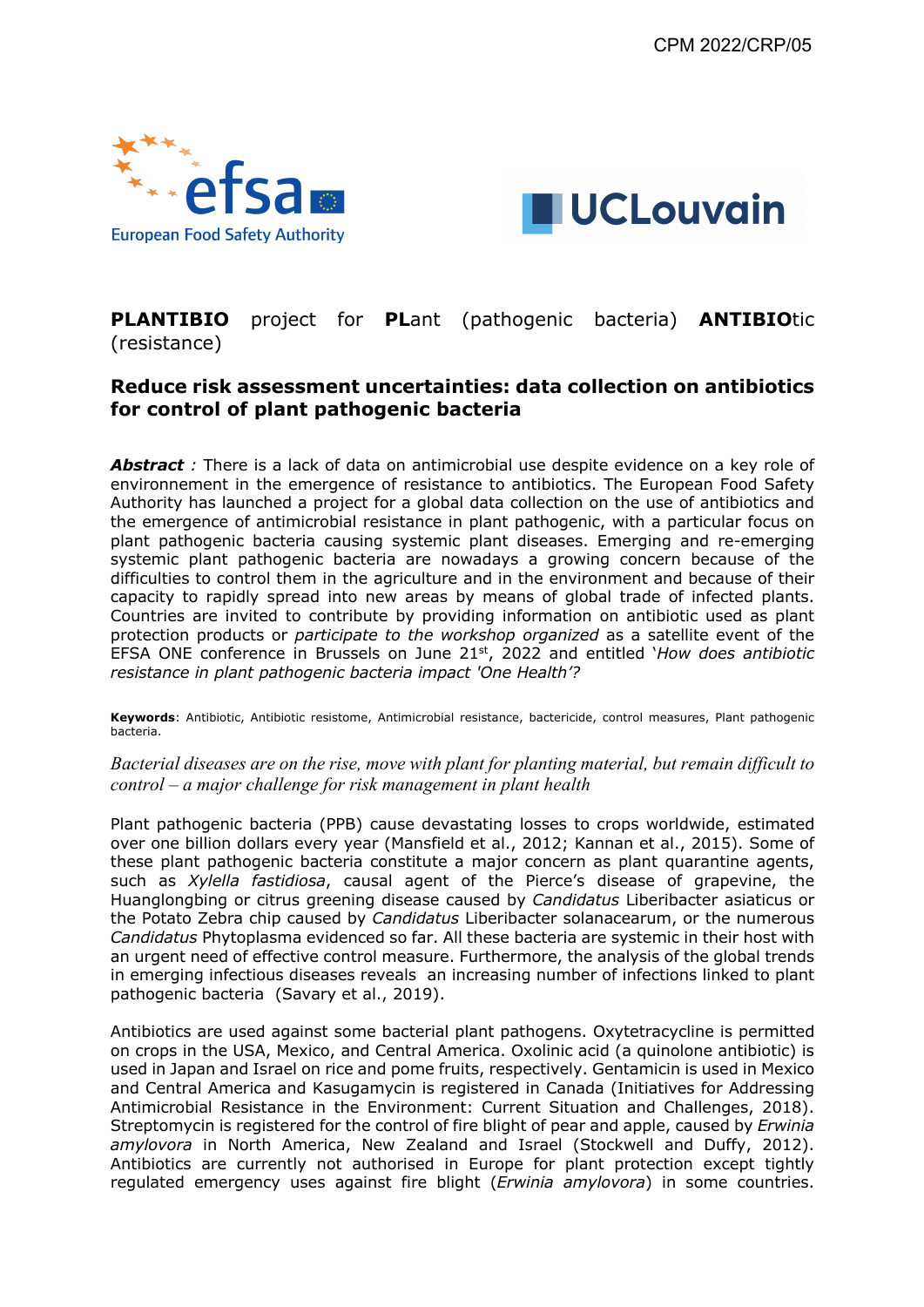Generally, only a limited number of antibiotics are authorized for plant protection, from a limited number of classes of antibiotics, such as tetracyclines, aminoglycosides and quinolones. A recent study from an international database of agronomic advice to farmers shows, however, that antibiotics may be recommended far more frequently and on a much greater variety of crops than previously thought (Taylor et al., 2020).

Antibiotic resistance is recognized as a major crisis in relation to human health (Ventola, 2015) and strategies are developed in order not to lose antibiotics as an efficient treatment of human and animal diseases (WHO, 2001; Smith and Coast, 2002). The European Commission has developed an action plan against antimicrobial resistance in the context of a one health initiative with the aim to make the EU a best practice region, boosting research, development and innovation and shaping the global agenda (https://ec.europa.eu/health/amr/antimicrobial-resistance\_en).

The use of antibiotics in plant protection is one of the potential causes of an increase in antimicrobial resistance genes in the environment. An increased use of antimicrobial substances as pesticides could undermine the efficiency of antibiotic therapy in humans (Curutiu et al., 2017). Streptomycin resistant strains of *Erwinia amylovora* were found in pear orchards where streptomycin was applied (Loper et al., 1991). In addition to *Erwinia amylovora*, streptomycin resistance genes were also found in *Pseudomonas syringae* and *Xanthomonas campestris* (Sundin and Wang, 2018). Other studies did not find a significant increase of resistance genes after antibiotic treatments in orchards (Duffy et al., 2014)

The efficiency and potential risks from the use of antibiotics in plant protection is under scientific debate. A recent example are the emergency applications of Tetracyclines and Streptomycin against Citrus greening in the USA (McKenna 2019). Some studies conclude that antibiotics are essential for treatment of some plant diseases and that antibiotics decline rapidly on the treated plants, without changing the microbial communities and that there are no adverse effects on human health or persistent impacts on the environment (Stockwell and Duffy, 2012; Stockwell, 2014). While other researchers question the efficacy of antibiotic treatments (Vidaver, 2002) and observed long persistence of antibiotics after trunk treatments in citrus trees (Hu and Wang, 2016). A joint investigation by the Food and Agriculture Organization (FAO), the World Organization for Animal Health (OIE) and the World Health Organization (WHO) on the antibiotic use, stated that the use of antibiotic currently used in crop cultivation is considered as very low in comparison to antibiotic use in both veterinary and medical fields (FAO and WHO, 2019). Similarly, Sundin and Wang (2018) reported limited use of antibiotic in crop protection, targeted to a limited number of bacterial diseases and high value crops. But a recent study by Taylor and Reeder (2020) suggested that the antibiotic use for crop protection is much more widespread than previously thought. These divergences are maybe also the result of major differences in the way antibiotics are registered for use the plant protection area. While the terms 'antibiotic' or 'antimicrobials' are commonly used in animal and human health, the general terms pesticide, plant protection products (PPP) or more specifically bactericide are common in the plant protection field. Also, the term "bactericide" is very often grouped with the term "fungicide", since sometimes a given molecule shows effect on both bacteria and fungi. The same confusion also exists for the term "biocide" with slightly different definitions in Europe vs. USA (US Environmental Protection Agency - EPA). This is also highlighted by the fact that in many countries, there is no legislation in place with regards to the use of antibiotics as plant protection product (Haynes et al., 2020). Furthermore, the distribution of antibiotics, even unauthorized, via companies operating online or providing alternatives marketing options like recently evidenced in Thailand (Chanvatik et al., 2019) remains an issue.

Alternatives to antibiotic treatments in plant protection are being researched and are under evaluation (e.g. see: Johnson and Temple, 2013; EFSA PLH Panel et al., 2019) and some of the alternative treatments e.g. copper may lead to cross resistance to antibiotics (Scheck et al., 1996). Strategies such as integrated pest and disease management (IPM), planting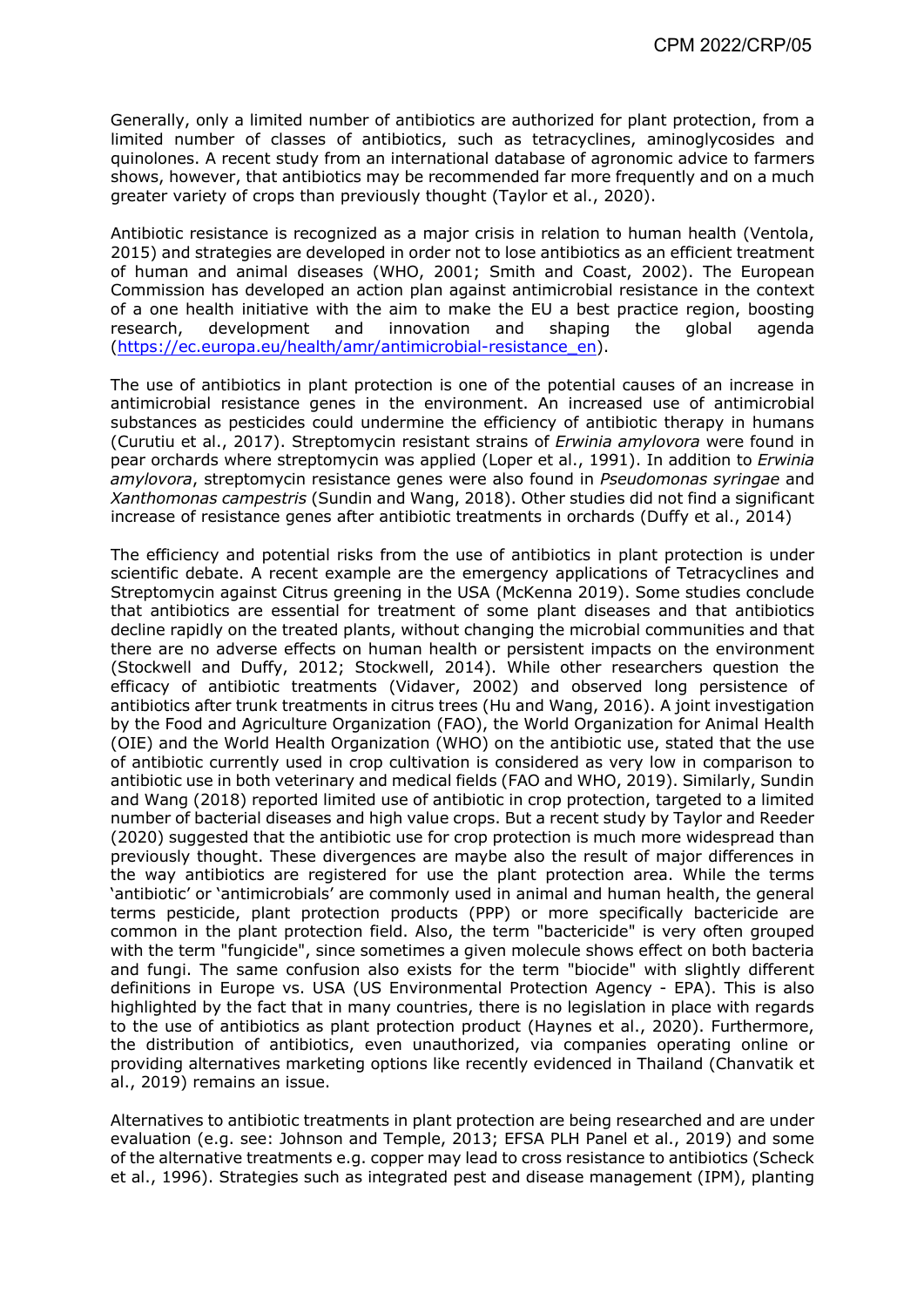resistant cultivars, pathogen exclusion, crop rotation and soil improvement are suggested to reduce or eliminate the need to use antimicrobials in plant protection (Initiatives for Addressing Antimicrobial Resistance in the Environment: Current Situation and Challenges, 2018).

Given the new global emergency of highly destructive bacterial plant pests (e.g. Xylella, HLB), the Scientific Panel on Plant Health of the European Food Safety Authority (EFSA) has considered conducting a comprehensive analysis of the efficacy and the risk of development of antimicrobial resistance in plant pathogens one of the future challenges and priorities for plant health risk assessment.

### *MAIN OBJECTIVE AND SCOPE OF THE PROJECT*

For the above reasons, EFSA has launched in 2019 a Call for proposals for a global data collection on the use of antibiotics and the emergence of antimicrobial resistance in plant pathogenic, with a particular focus on plant pathogenic bacteria causing systemic plant diseases.

Emerging and re-emerging systemic plant pathogenic bacteria are nowadays a growing concern because of the difficulties to control them in the agriculture and in the environment and because of their capacity to rapidly spread into new areas by means of global trade of infected plants. Recent examples were the introduction of *Xylella fastidiosa* into Mediterranean and Middle East orchards and of the citrus greening bacterium *Candidatus* Liberibacter asiaticus into most of the citrus growing areas. By collection and review of information and data, uncertainties on the control of systemic plant pathogenic bacterial diseases can be reduced, thus increasing preparedness to address new and emerging plant health risks and also supporting prioritization of future research. In particular, this PLANTIBIO project aims to collect data and information, in the context of plant pathogenic bacteria, on the effectiveness of antibiotic treatments, on the development of resistance to antibiotics and also on the availability and effectiveness of alternative treatments for control of plant pathogenic bacteria. This will also contribute to a better understanding of antibiotic resistance in plant pathogenic bacteria in the context of the one health and antimicrobial resistance initiative.

*The PLANTIBIO project, supported by EFSA and conducted by the Université catholique de Louvain (UCLouvain) in Belgium, aims at understanding how and how much antibiotics are used to control PPB, resistance to antibiotics registered, applied or developed for the control of plant pathogenic bacteria, as well as collecting data and information on alternative control measures for systemic plant pathogenic bacteria*

Understanding how and how much antibiotics are used to control plant pathogenic bacteria, resistance to antibiotics registered, applied or developed for the control of plant pathogenic bacteria, as well as collecting data and information on alternative control measures for systemic plant pathogenic bacteria will help assessing the sustainability for plant pathogenic bacteria control and the risk of antimicrobial resistance in plant pathogenic bacteria, in the context of One Health approaches, as well as antimicrobial resistance initiatives. Control of plant pathogenic bacteria has always been a challenge in plant protection. Usually orientated towards prophylactic measures combined to plant resistance, the number of direct or curative control strategies is limited. The need for alternative control measures and novel tactics is even stronger, considering not only the increasing resistance to existing bactericides, but also the new and emerging bacterial disease problems. The PLANTIBIO project aims at unravelling the uncertainties affecting the assessment of risk reduction options for systemic plant pathogenic bacteria, as well as at increasing awareness and preparedness for new and emerging diseases.

#### **SPECIFIC OBJECTIVES OF THE PLANTIBIO PROJECT**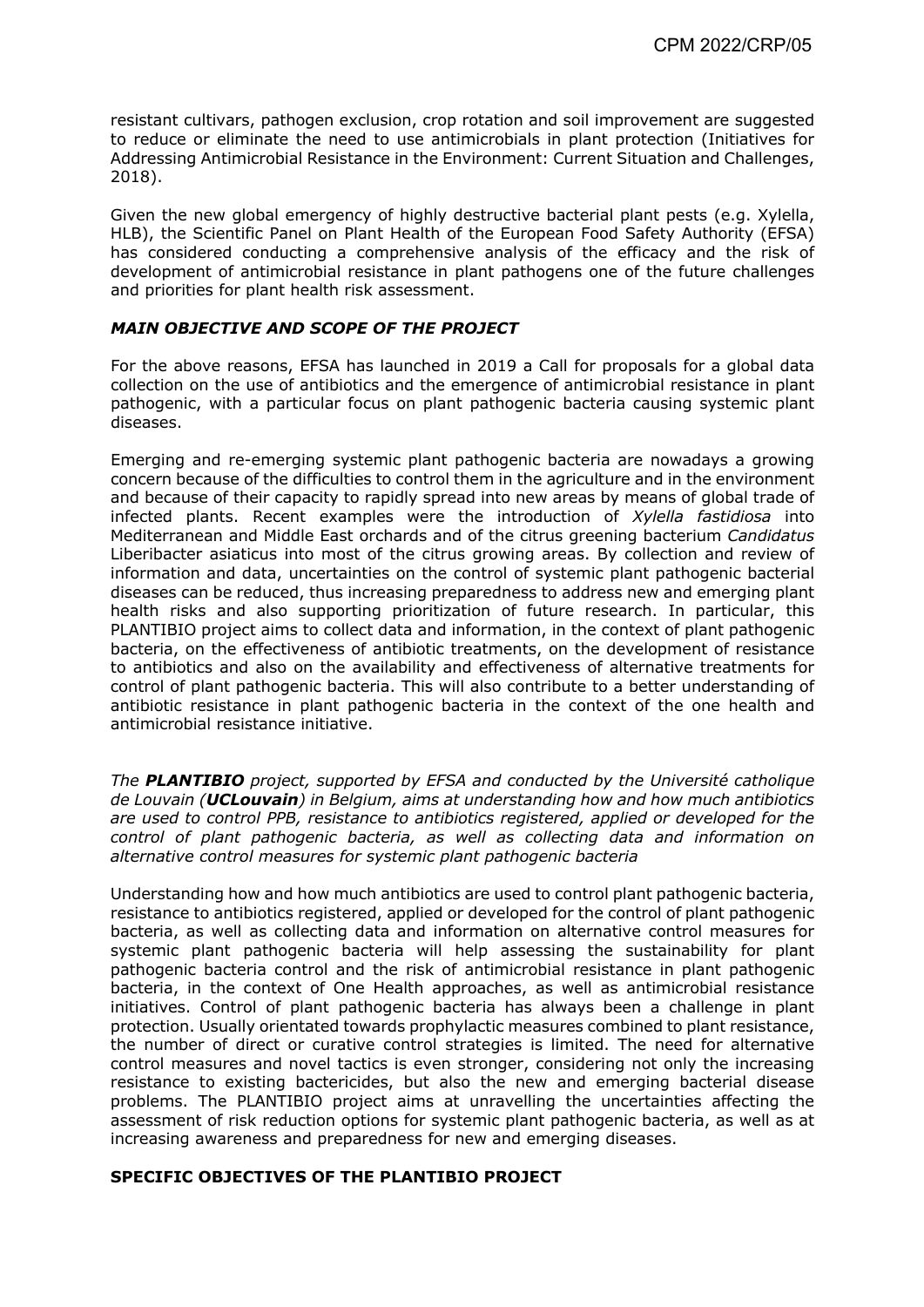This project addresses three specific objectives:

• Specific Objective 1: collection and review of data and information on the use of antibiotics for the control of plant pathogenic bacteria

• Specific Objective 2: collection and review of data and information on resistance to antibiotics in plant pathogenic bacteria

• Specific Objective 3: collection and review of data and information on alternative and innovative treatments for the control of systemic plant pathogenic bacteria

#### **Specific Objective 1: collection and review of data and information on the use of antibiotics for the control of plant pathogenic bacteria**

Objective 1 is to search, collect and review worldwide information and data from scientific literature, technical and grey (i.e. not peer-reviewed) literature, databases, patents, websites and other available sources on the antibiotics registered, applied or developed for the control (including also prophylactic use) of plant pathogenic bacteria. This objective is not restricted to bacteria causing systemic plant diseases but covers applications of antibiotics for control of any plant pathogenic bacteria. In particular, this objective includes the following:

• Collection and review of data and information on the worldwide registration of antibiotics in plant protection for the control (including also prophylactic use) of plant pathogenic bacteria.

• Collection and review of data and information on the worldwide application/use of antibiotics in plant protection for the control (including also prophylactic use) of plant pathogenic bacteria.

• Collection and review of data and information on the effectiveness and, when applicable, side effects, of the various antibiotic treatments (including prophylactic use) and of their application methods against plant pathogenic bacteria.

• Collection and review of data and information on short and long-term changes in microbial communities in the agricultural environment due to antibiotic use in plant protection (including data available on potential impacts on microbial communities, alteration of competition among microbes and changes in supporting and regulating ecosystem services).

#### **Specific Objective 2: collection and review of data and information on resistance to antibiotics in plant pathogenic bacteria**

Objective 2 is to search, collect and review worldwide information and data from scientific literature, technical and grey (i.e. not peer-reviewed) literature, databases (including gene banks), websites and other available sources on the resistance to antibiotics registered, applied or developed for the control of plant pathogenic bacteria. This objective is not restricted to bacteria causing systemic plant diseases and covers resistance to antibiotics of any plant pathogenic bacteria.

• Collection and review of data and information on the occurrence and frequency of antibiotics resistance among plant pathogenic bacteria, by search of scientific literature, technical and grey literature, databases, websites and other available sources.

• Collection and review of data and information on the occurrence and frequency of antibiotics resistance, by search in gene banks in genomes of plant pathogenic bacteria

• Collection and review of data and information on resistance development in plant pathogenic bacteria due to the use of antibiotics in plant protection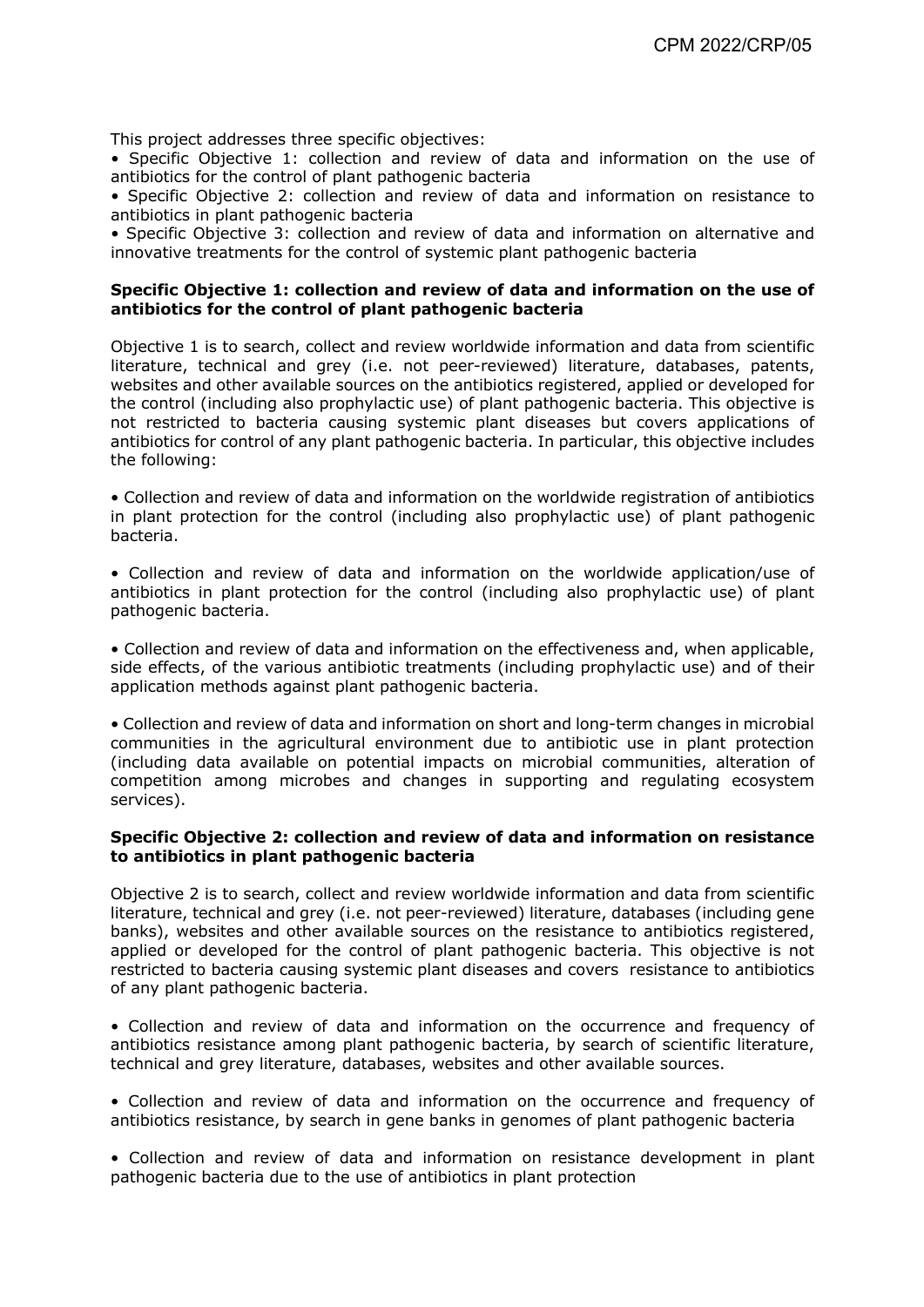• Collection and review of data, information and models on the possible transfer of antibiotic resistance from/to plant pathogenic bacteria, in particular: from plant pathogenic bacteria in the agriculture environment towards bacterial communities in animals and humans; towards plant pathogenic bacteria from other sources (e.g. animals, humans or environment).

#### **Specific Objective 3: collection and review of data and information on alternative and innovative treatments for the control of systemic plant pathogenic bacteria**

Objective 3 is to search, collect and review worldwide information and data from scientific literature, technical and grey (i.e. not peer-reviewed) literature, databases, patents, websites and other available sources) on the effectiveness and, when applicable, side effects of innovative methods, alternative to antibiotics treatments, for the control (including also prophylactic use) of systemic plant pathogenic bacteria. In particular, this objective includes the following:

• Collection and review of data and information on the effectiveness and, when applicable, side effects of alternative and innovative treatments for the control (including also prophylactic use) of systemic bacterial plant diseases, from scientific peer reviewed literature

• Collection and review of data and information on the effectiveness and, when applicable, side effects of alternative and innovative treatments for the control (including also prophylactic use) of systemic bacterial plant diseases, from technical and grey (not peerreviewed) literature, databases, websites and other available sources

• Collection and review of data and information on the effectiveness and, when applicable, side effects of alternative and innovative treatments for the control (including also prophylactic use) of systemic bacterial plant diseases, from registration and labels.

• Collection and review of data and information on the effectiveness and, when applicable, side effects of alternative and innovative treatments for the control (including also prophylactic use) of systemic bacterial plant diseases, from patents.

• Summary and review of search results on the effectiveness of alternative and innovative treatments for control of systemic bacterial plant diseases from the different sources above, including the identification of best search strategies and discussion of advantages and limitations for each type of sources.

## **How to contribute to the PLANTIBIO project ?**

#### *Provide information to PLANTIBIO project:*

Countries are invited to contribute by providing information on antibiotic substances used as plant protection products (commercial names for antibiotic, formulation, bacterial disease targeted, host plants, mode of application, companies commercializing the product, amount of antibiotic commercialized per year). The easiest way to participate is to provide the name and contact details at the email plantibio@uclouvain.be or to send the requested information by using the same email. All contributors will be acknowledged.

### *Participate to the next PLANTIBIO workshop on 21 June 2022:*

A workshop is organized as a satellite event of the EFSA ONE conference in Brussels on June 21st, 2022. *How does antibiotic resistance in plant pathogenic bacteria impact 'One Health'?* 

The objective of the workshop is to encourage the exchange and collection of data on: